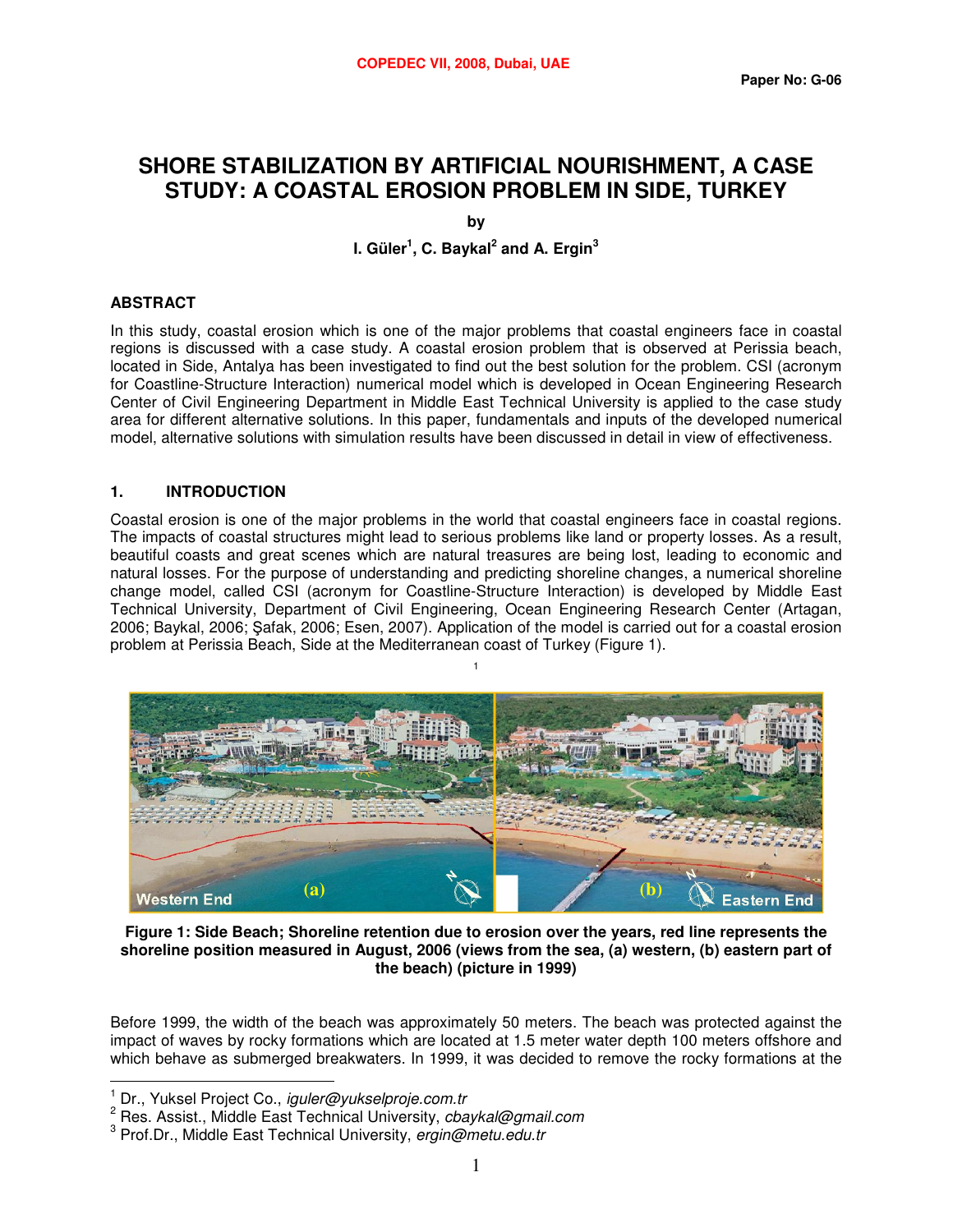western part of the beach concerning customer requests. After the removal of rocky formations, while the eastern beach conserves its balance, the western beach started to erode in serious amounts. Changing the sea bottom characteristics which strongly influence the sediment transport mechanism at the beach resulted in severe erosion in the western part of the beach and efforts to solve erosion problem by artificial beach nourishment were unsuccessful. As a scientific approach to the problem, in order to develop solution alternatives to the problem, CSI numerical model is applied to the case study area. The wave climate of the region, shoreline coordinates and coastal slope are the main inputs of CSI. Among the solution alternatives, it is suggested to apply the most effective solution.

#### **2. A COASTAL EROSION PROBLEM**

Perissia Hotel is located in Side, Antalya. The beach of the hotel is approximately 300 meters long (Figure 2). At the two edges of the beach, coastline extends into the sea like small headlands forming the two boundaries of the beach. At these locations there are several rocky formations which extend 25 meter into the sea. At the middle of the beach a 120 meter long pier exists. Underneath the pier, rocky formations lay all along the pier. At the eastern side of the pier, there are several rocky formations which lay 60 meters offshore and behave as submerged breakwaters. These rocky formations cause most of the incoming waves to break at this location. After the removal of the rocky formations at the western side of the pier and destruction of some of the rocky formations at the eastern side of the pier, beach has lost its protection against the impact of incoming waves. As a result, erosion has been observed throughout the whole beach. However, the amount of erosion is more severe and thus shoreline retreat (approximately 30 meters) is higher at the western beach. The trials in order to solve erosion problem by artificial beach nourishment have been unsuccessful up to now. In addition to artificial beach nourishment, in order to stop shoreline retreat, at the coastal edge of the pier, a 25 meter long and 2 meter wide groin was constructed. After the installation of the groin, some amount of accretion was observed at the eastern beach. On the other hand, shoreline retreat could not be prevented at the western beach. Therefore, the impact of waves resulted in huge damage and finally less effective use of the beach.



**Figure 2: Bathymetry of Perissia Beach, Side** 

With the aim of preventing this situation, finding a permanent and effective solution, observations, investigations, batyhmetry studies have been performed around the beach and the outcomes of corresponding works have been analyzed. According to these studies, in order to predict shoreline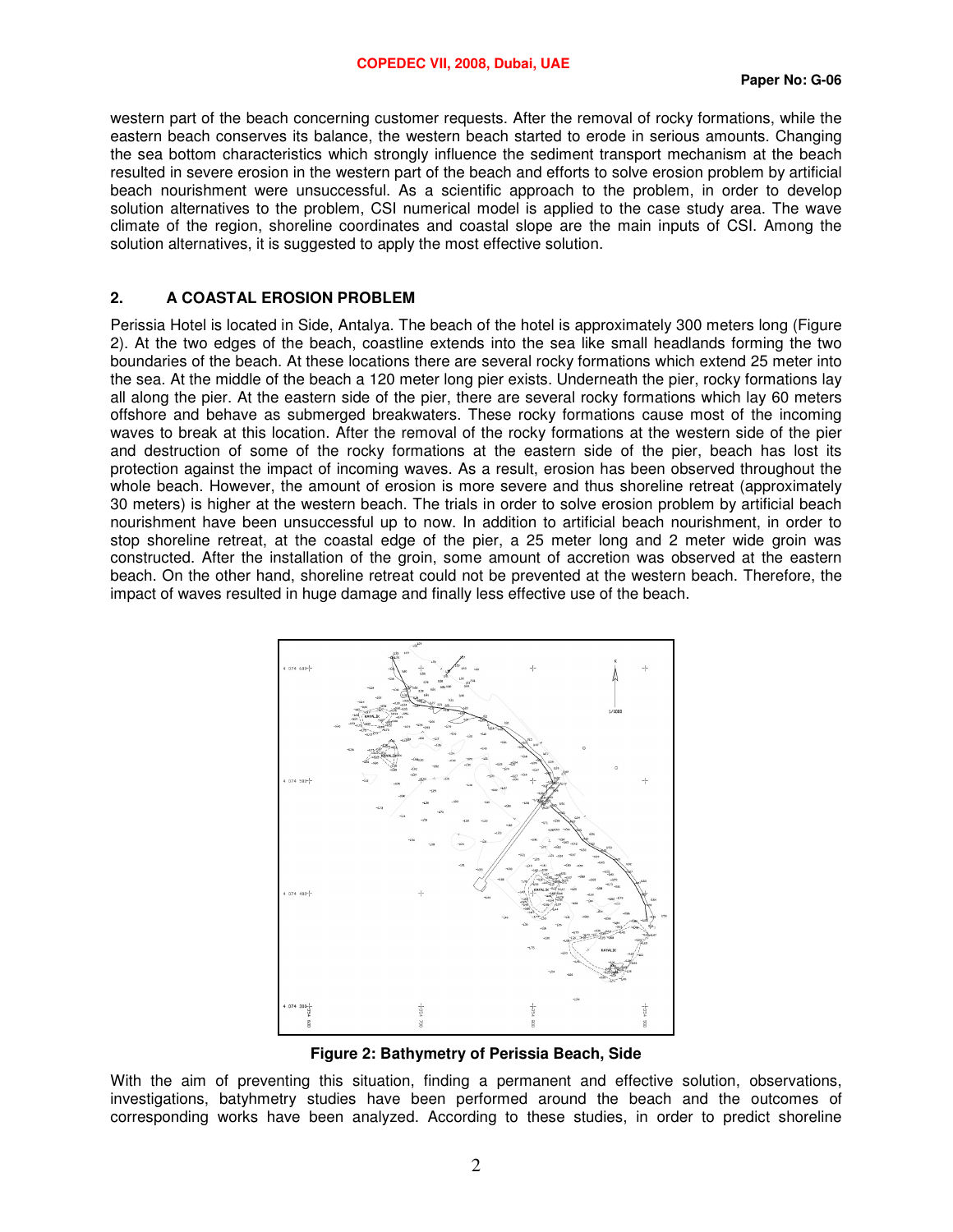changes and to understand the efficiency of the solution alternatives, application of CSI numerical model to the region is decided. During the application of the numerical model to the case study area, wave climate of the region, shoreline coordinates and coastal slope compose the main inputs. For this aim, long term wave statistics of the Side region and the corresponding significant wave heights for each wave direction are obtained.

#### **3. WAVE CLIMATE**

In this study, one of the main inputs of the numerical model is the wave climate data of the region. Therefore, wave measurements have to be used. However, there are no regular wave measurements taken at Side region. As a result, in order to obtain the wave climate of the region, wave characteristics that are obtained from the storms created in the past should be anticipated. Depending on the wave data between years 1993-2004 obtained from Alanya Meteorological Station which is the closest meteorological station to Side, hourly mean wind speeds and directions are used, storms are selected and by using these selected storms, characteristics of waves approaching from effective wave directions are calculated with a computer program. Fetch distances of Side region is illustrated in Figure 3.



**Figure 3: Fetch distances for Side region** 

For Side region, long term deep water significant wave height statistics are obtained for each direction by using the hourly mean wind waves and directions which are the measurements of Alanya Meteorological Station (Figure 4). According to these studies, it is derived that dominant wave directions are SSE, S and SSW for Side region in the order of importance and magnitude.



**Figure 4: Deep water significant wave heights for all wave directions for Side region**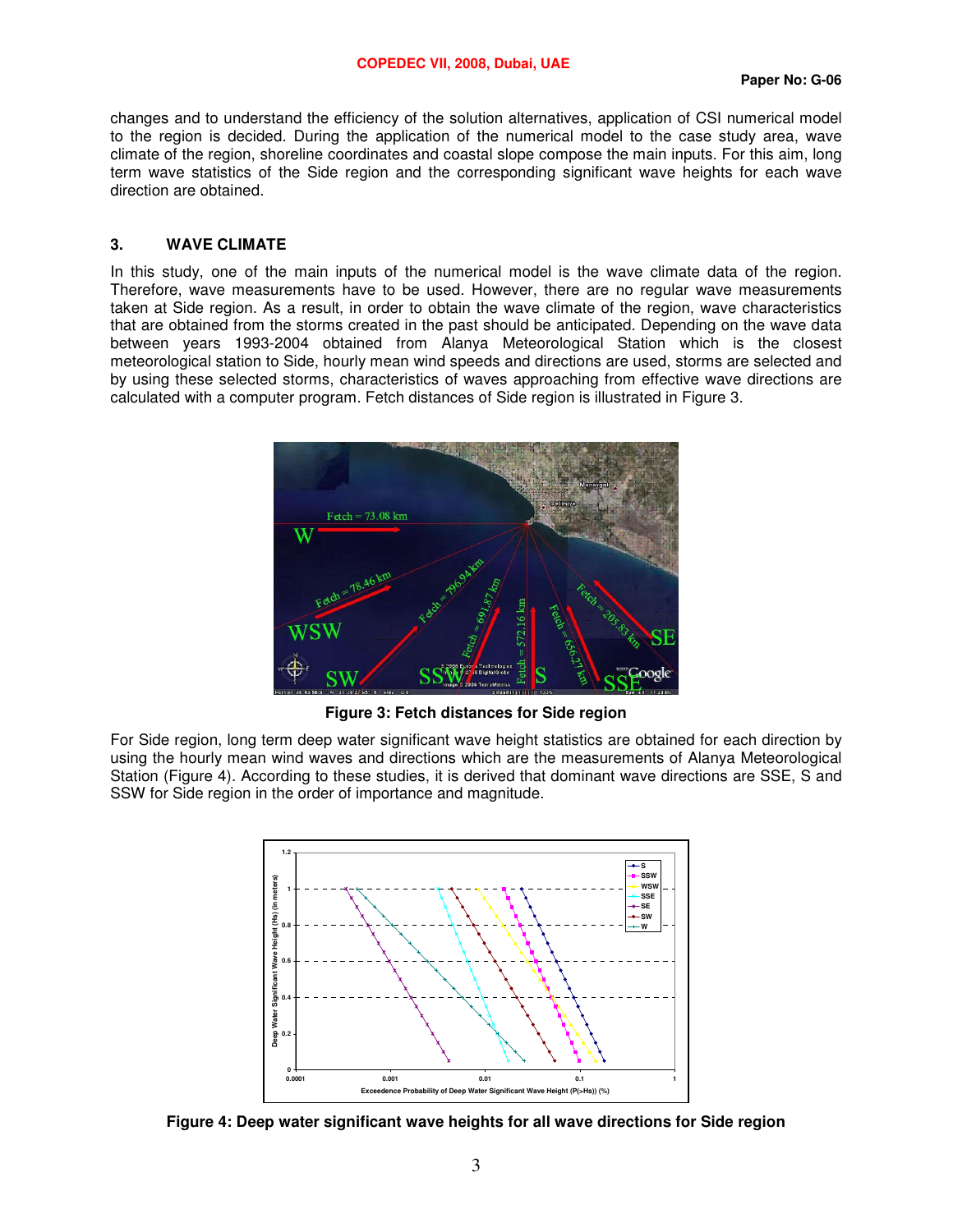# **4. LONGSHORE SEDIMENT TRANSPORTATION**

Longshore sediment transport rate is used to describe the longshore sediment transportation. This value gives the volume or weight of the sediment that passes through a certain plane perpendicular to shoreline within a unit time period (Q). Kamphuis (1991) obtained the below equation for longshore sediment transport rate;

$$
Q = 7.3 H_{sb}^{2} T^{1.5} m_b^{0.75} D_{50}^{-0.25} sin^{0.6}(2\alpha_{bs}) \quad (m^3/hr)
$$
 (1)

In the equation, H<sub>sb</sub>, T, m<sub>b</sub> and  $\alpha_{\text{bs}}$  describe the significant wave breaking height (m.), significant wave period (s.), bottom slope at the breaking point and significant wave breaking angle, respectively.

Longshore sediment transport rate, Q, is calculated with Kamphuis's formula in the numerical model. Actual longshore sediment transport rate may be different when gains and losses are taken into account in the coastal system. In these situations, it may be necessary to fix the computed longshore sediment transport rate by multiplying it with a calibration factor  $C_{\Omega}$  (0<  $C_{\Omega}$ <1).

## **5. WAVES CAUSING SEDIMENT TRANSPORTATION**

Not all of the waves at a region may be effective at sediment transportation. During simulations of shoreline changes, instead of using highest significant wave heights approaching from all directions, it is proper to use representative significant wave height for each direction. In order to calculate representative deep water significant wave heights for all directions, occurence probabilities of waves, P<sub>i</sub> are calculated as;

$$
Pi = [ P(>(H_{si} - \Delta H/2)) ] - [ P(>(H_{si} + \Delta H/2)) ]
$$
 (2)

 $H_{si}$  deep water significant wave height for the given  $P_i$ 

∆H wave height interval

 $P(>=H_{si})$  exceedence probability of waves with deep water significant wave height of  $H_{si}$ 

 $P_i$ occurence probability of waves with deep water significant wave height of  $H_{si}$ 

Representative deep water significant wave heights for all directions are seperately calculated as;

$$
(H_{so})_R = \frac{\sum_{i=1}^n (P_i H_{si})}{\sum_{i=1}^n P_i}
$$
 (3)

 $(H_{so})_R$  representative deep water significant wave height

 $H_{si}$  deep water significant wave height for the given  $P_i$ 

Mean deep water wave heights and periods and annual exceedence frequencies of corresponding waves are given in Table 1 (Artagan, 2006; Baykal, 2006; Şafak, 2006).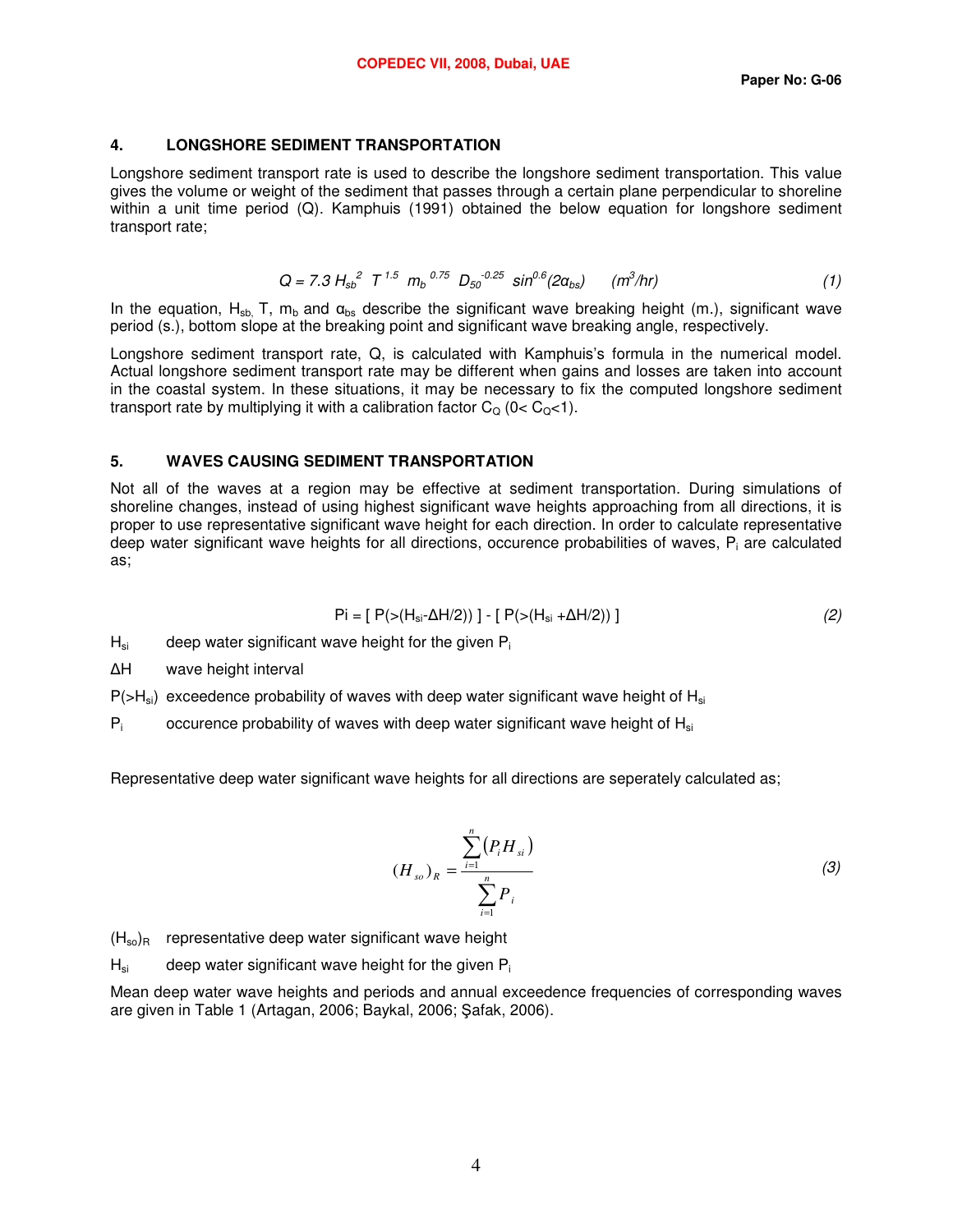| Deep water<br>wave direction | Representative<br>deep water wave<br>height (m) | <b>Wave period</b><br>T(s) | <b>Annual exceedence</b><br>frequency<br>(hr/ year) |
|------------------------------|-------------------------------------------------|----------------------------|-----------------------------------------------------|
| W                            | 0.77                                            | 3.42                       | 11                                                  |
| <b>WSW</b>                   | 0.84                                            | 3.59                       | 119                                                 |
| SW                           | 0.88                                            | 3.67                       | 53                                                  |
| SSW                          | 1.01                                            | 3.93                       | 137                                                 |
| S                            | 0.97                                            | 3.84                       | 229                                                 |
| <b>SSE</b>                   | 1.04                                            | 3.99                       | 26                                                  |
| <b>SE</b>                    | 0.88                                            | 3.67                       | 4                                                   |

**Table 1: Deep water wave directions, representative deep water wave heights, wave periods and annual exceedence frequencies** 

In the numerical model, wave breaking height, breaking depth, wave breaking angle, energy of waves at breaking and longshore sediment transport rates are calculated with subprograms for each direction.

### **6. ONE-LINE THEORY**

Pelnard-Considere's work (1956) constitutes the basics of one-line theory which institutes the basis of the numerical model. The main assumption in this study is that shoreline stays stable and only moves parallel to itself offshore or onshore upto the depth of closure  $(D<sub>C</sub>)$ . One-line theory assumes that all of the bottom contours have the same shape as if there is only one bottom contour (Kamphius, 2000). Changes in bottom topography is illustrated with longshore sediment transportation that occurs due to waves and wave induced currents which are taken as the main factors in long term shoreline changes and are effective in monthly and yearly periods (Hanson, 1987). Another equation that constitutes one-line theory and one-line theory based models is sand continuity equation. Sand continuity equation which is the differential equation describing the coastal movements is derived by using the coordinate system (x,y) as;

$$
\frac{\partial y}{\partial t} = -\frac{1}{D_c + B} \left( \frac{\partial Q}{\partial x} + q_y \right) \tag{3}
$$

In the equation, y, t, D<sub>c</sub>, B, Q, x and  $q_v$  define the offshore distance perpendicular to the shoreline, time, depth of closure, berm height above still water level, longshore sediment transport rate, distance parallel to shoreline and gains or losses along the shoreline, respectively.

As specified above, depth of closure  $(D<sub>c</sub>)$  is the depth beyond which longshore sediment transportation is asssumed as negligible. Thus, limiting depth of longshore sediment transport ( $D_{LT}$ ) is used instead of depth of closure in the numerical model. Hanson's (1987) limiting depth of longshore sediment transport formula is used in the numerical model. Hanson (1987) suggested to compute the limiting depth of longshore sediment transport which is a function of breaking wave height  $(H_b)$  as;

$$
D_{LT} = 2.28H_b - \frac{68.5(H_b)^2}{gT^2}
$$
\n(4)

#### **7. NUMERICAL MODEL, CSI**

In order to simulate the longshore sediment transportation, CSI (Coastline-Structure Interaction), a numerical model based on one-line theory, is developed in Ocean Engineering Research Center of Civil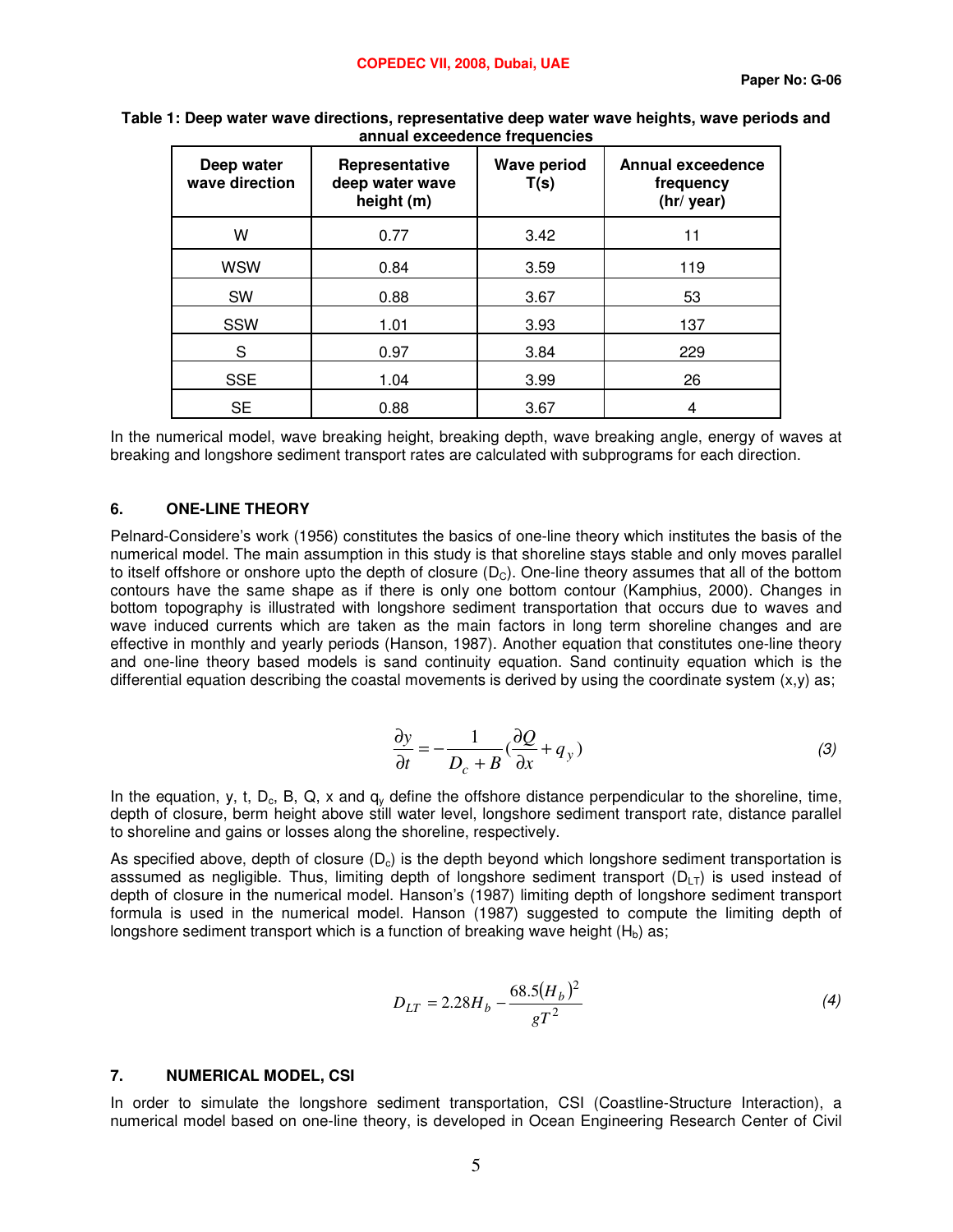Engineering Department in Middle East Technical University (Şafak 2006, Artagan 2006, Baykal 2006, Esen 2007). Numerical model, CSI simulates the shoreline changes considering structure interference. CSI may be applied for longshore sediment transportation problems and to simulate shoreline changes that occur due to most of the coastal defence structures, especially for groins, T-groins, offshore breakwaters and seawalls. An important advantage of CSI is that combined diffraction and refraction calculations can be performed in the vicinity of coastal structures including different combinations of structural applications. CSI includes an option in which the user is given a choice whether to use an explicit approach or an implicit approach to determine the shoreline changes due to wind wave induced longshore sediment transport. CSI is a very user-friendly program in which breaking wave heights in the shadow zone of the structures are defined by modifying Kamphuis's approach (Kamphuis, 2000) which is based on Goda's diffraction diagrams (Goda et al., 1978). Moreover, breaking and diffraction within the sheltered zones of coastal structures defined for offshore breakwaters by using vectorial summation of the diffraction coefficients and as for T-groins shore-perpendicular part forms a boundary to define the shoreline changes seperately at two sides of the structure. Basic inputs of CSI are wave data, shoreline coordinates and coastal slope. Wate data may be introduced to the program as representative wave data transformed to a chosen reference depth from deep water by performing diffraction, shoaling and refraction within the program. The reference depth is chosen according to structural and bathymetrical data.

# **8. APPLICATION OF THE NUMERICAL MODEL FOR SIDE REGION**

In order to overcome the coastal erosion problem at the beach, simulations are performed with CSI. In this chapter, inputs of the numerical model and the chosen solution alternative among all simulation results is explained.

# **8.1. Inputs of the Numerical Model**

Wave data constitutes one of the main inputs of the shoreline change models. Due to its easy handling, it is preferred to use wave data which defines the wave climate of a region through a certain time period instead of real wave time series. Wave data which is given in Table 1 is used in the numerical model. Simulations are performed using wave data from 7 different directions together.

Bottom topography of the region is another main input of the numerical model, CSI. Shoreline coordinates  $(x,y)$  are obtained by using the topographic maps and inputted in the numerical model. After the bathymetrical studies and analysis of obtained bathymetry, the topographic map which is illustrated in Figure 2 is used to determine shoreline coordinates which is one of the inputs of the numerical model.

### **8.2. Numerical Model Simulation Results**

When shoreline changes and bathymetrical changes at both sides of the pier which is located at the middle of the beach are investigated, it is realized that the rocky formations below the pier behave as submerged groins. In addition to these rocky formations, when the groin at the shore edge of the pier is taken into account, the expected amount of sediment that is supposed to pass from the eastern side of the pier to its western side decreases. These factors explain the shoreline retreat observed at the western side of the pier. Rocky formations and the extension of these rocky formations seperate the eastern and western beaches upto a certain degree. Shoreline retreat is sighted both during site observations and in the outcomes of the numerical model simulations. In order to develop a solution, several simulations are performed with the numerical model and the most appropriate and economical solution alternative is chosen.

In the numerical model simulations;

- 1. Conservation of the 25 meters groin which is located at the shore edge of the pier (existing groin),
- 2. Construction of a 25 meters groin at the western border of the beach,
- 3. Nourishing the western beach artificially by using proper sediment sizes,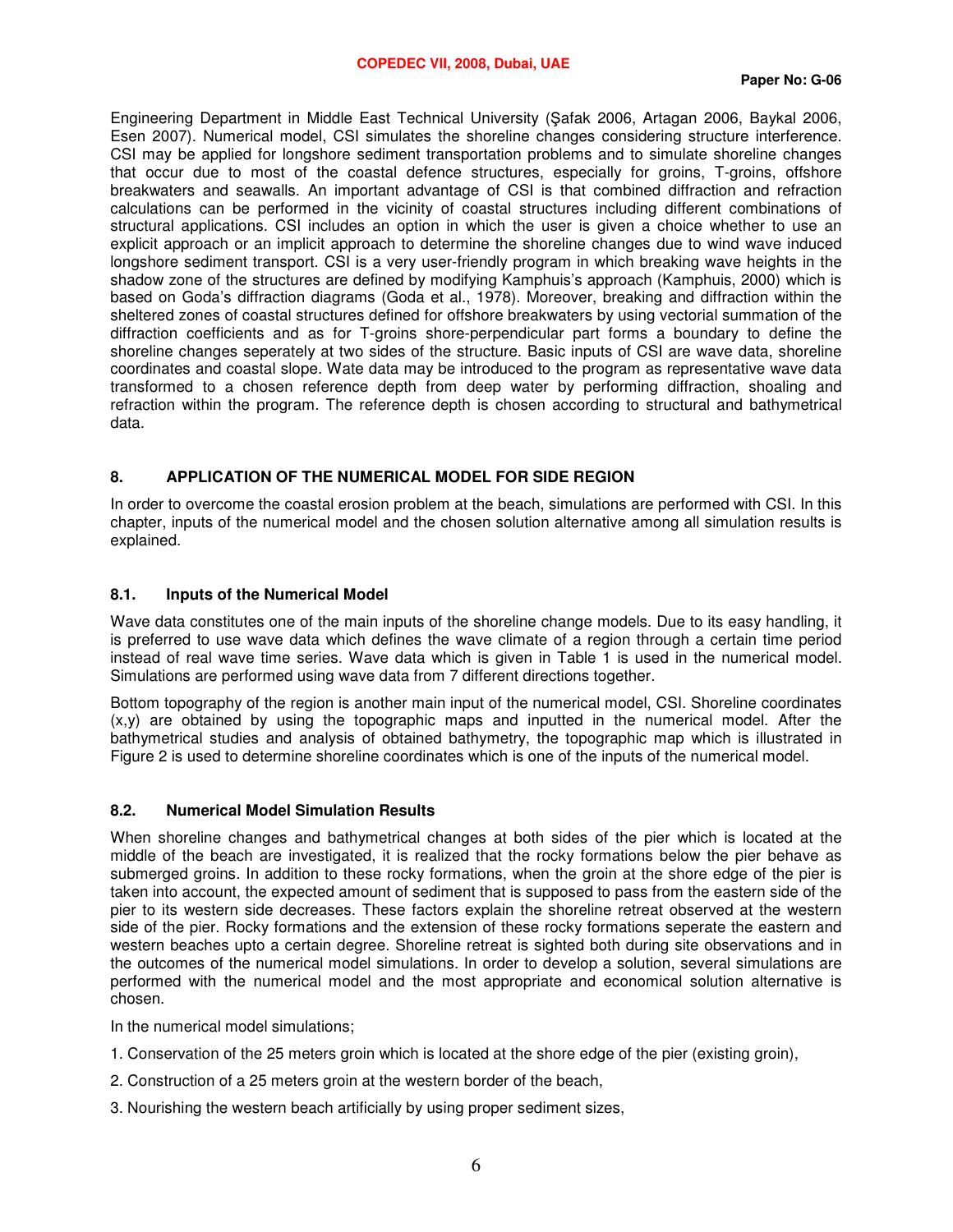4. Construction of a 40 meters long submerged breakwater which is 30 meters away from pier and 60 meters offshore the western beach,

are investigated and shoreline changes after 1 year are obtained. Alternative given in Figure 5 is suggested as an appropriate solution to the problem. According to this alternative, it is understood that the shoreline retreat phenomenon at the western side of the pier will be eliminated with the submerged breakwater. Moreover, as expected, accretion is observed at the updrift side of the groin at the western boundary of the beach. There is some accretion at the middle part of the western beach but accretion stays in minimum amounts and in acceptable limits. Thus, this numerical model simulation (Figure 5) gives the most effective solution.



**Figure 5: Shoreline changes in 1 year after the application of suggested solution altenative** 

In addition to this solution system, in order to protect the artificial nourishment berm which is composed of gabion units is decided to be placed in front of the artificial nourishment line. In addition to gabion berm system, in order to decrease the impact of storm waves on the beach, construction of a submerged breakwater that is composed of gabion units is necessary at the western side of the pier. Leaving the choice to the administrative board of the hotel, two options are developed for the groin at the western boundary of the beach one of which is for rubble-mound and the other is with gabion units. After the completion of the system that is illustrated in Figure 5, shoreline changes will be measured in the future to understand the efficiency and effectiveness of the system.

Stages of the solution alternative are decided as;

Stage 1

1. Construction of a 40 meters groin, 15 meters of which is at the land part, at the western border of Perissia beach in addition to the existing groin at the mid-beach,

# Stage 2

1. Construction of a 40 meters submerged breakwater which is 30 meters away from pier and 60 meters offshore at the western part of the pier,

#### Stage 3

- 1. Nourishing the western beach artificially between two groins (at least 30 meters from the existing shoreline with sediments having proper sizes which were determined as having mean grain sizes around 1 mm),
- 2. Protection of artificial nourishment with gabions which have